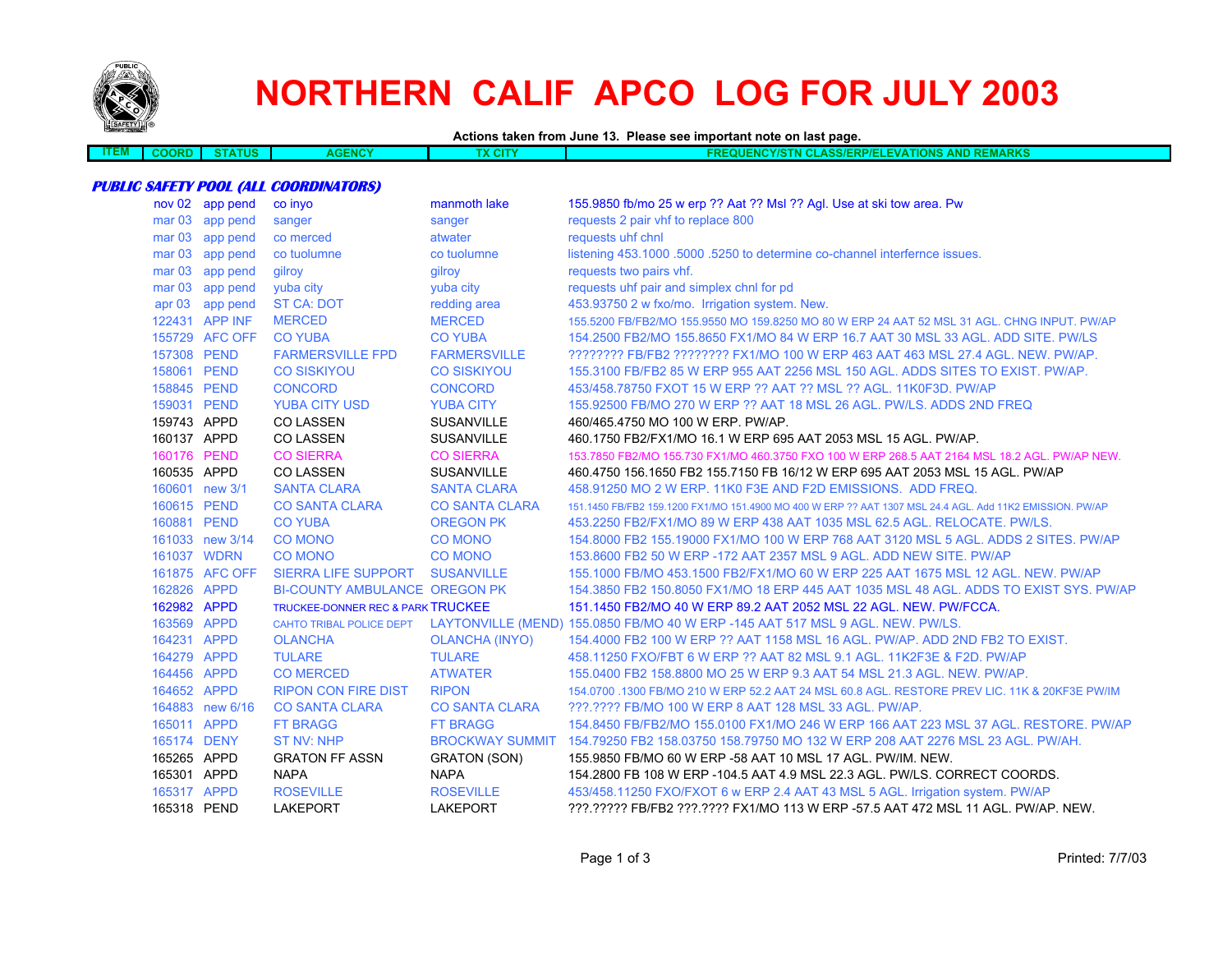|                         | 165312 APPD     | <b>NAPA</b>            | <b>NAPA</b>            | 154 4150 FB 350 W ERP -113.8 AAT 4.9 MSL 22.3 AGL, CORRECT CORDS, PW/LS                      |
|-------------------------|-----------------|------------------------|------------------------|----------------------------------------------------------------------------------------------|
|                         | 165321 APPD     | <b>NAPA</b>            | <b>NAPA</b>            | 153,9800 FB 158,8800 FX1 110 W ERP -111.8 AAT 4.9 MSL 15 AGL, CONSOL LIC&RELOCATE PW/LS      |
|                         | 165322 APPD     | <b>NAPA</b>            | <b>NAPA</b>            | 154,4300 FB 158,9700 FB 350 W ERP -108.8 AAT 4.9 MSL 18 AGL. CORRECT COORDS, PW/LS           |
|                         | 165334 APPD     | <b>BODEGA BAY FPD</b>  | BODEGA BAY (SON)       | 154.1750 .2800 .3100 FB 60 W ERP -28.5 AAT 27 MSL 12 AGL. RESTORE. PW/IMSA.                  |
|                         | 165388 NEW 6/18 | ST NV: NHP             |                        | BROCKWAY SUMMIT 154.79250 FB2 159.0075 MO 135.2 W ERP 208 AAT 2276 MSL 10 AGL. PW/AH.        |
|                         | 165409 APPD     | CO CONTRA COSTA        | <b>PINOLE</b>          | 220/221 FB2/FX1/MO 15 CH 200 W ERP -24.6 AAT 19 MSL 20 AGL, QM/IMSA, NON-TRUNKED.            |
|                         | 165410 APPD     | CO CONTRA COSTA        | CO CONTRA COSTA        | 220/221 FB2 15 CH 60 W ERP 585 AAT 786 MSL 43 AGL. QM/IMSA. NON-TRUNKED. (MULTIPLE SITES)    |
|                         | 165411 APPD     | CO CONTRA COSTA        | CO CONTRA COSTA        | 220/221 FB2 15 CH 200 W ERP 133.5 AAT 221 MSL 10 AGL. QM/IMSA. NON-TRUNKED. (MULTIPLE SITES) |
|                         | 165558 APPD     | <b>NAPA</b>            | <b>NAPA</b>            | 485 48750 FX1 35 W FRP 22 AAT 6 1 MSL 5 8 AGL. PW/AP ADD TO EXIST SYSTEM                     |
|                         | 165588 PEND     | ST CA: DOT             | <b>SACRAMENTO</b>      | 453/458.08750 .11250 MO 2 W ERP 11K2F1D. NEW. PW/AASHTO. MANY IRREGULARITIES.                |
|                         | 165608 APPD     | <b>CO CONTRA COSTA</b> | <b>CO CONTRA COSTA</b> | 220/221 FB2/FX1/MO 15 CH 60 W ERP 585 AAT 786 MSL 43 AGL, QM/IMSA, NON-TRUNKED.              |
|                         | 165619 PEND     | ST CA: B&G             | <b>SACRAMENTO</b>      | 453,5500 FB2/MO 60 W ERP ?? AAT 8 MSL 46 AGL, PW/APCO.                                       |
|                         | 165649 APPD     | <b>ST CA: DOT</b>      | <b>STOCKTON</b>        | 453.91250 FXO/FXOT 6 W ERP 2.0 AAT 3.7 MSL 7.0 AGL, PW/AASHTO.                               |
|                         | 165699 APPD     | ST CA: DOT             | <b>STOCKTON</b>        | 453.91250 FXO/FXOT 6 W ERP 2.0 AAT 3.7 MSL 7.0 AGL, PW/AASHTO.                               |
|                         | 165700 PEND     | ST CA: DOT             | <b>SACRAMENTO</b>      | 453/458.08750 11250 MO 2 W ERP 11K2F1D. NEW. PW/AASHTO. MANY IRREGULARITIES.                 |
|                         | 165708 APPD     | <b>MARINA</b>          | <b>MARINA</b>          | 453.93750 FXO 5.6 W ERP H ?? AAT 54 MSL 6.8 AGL, RX LINK 11K2, PW/AP                         |
| <b>470-512 MHz POOL</b> |                 |                        |                        |                                                                                              |
|                         | nov 02 app pend | st ca: oes             | bay area (coord chnl)  | ???.???? Fb/fb2/fx1/mo ?? W erp ?? Aat ??msl ??agl. Bay inter-agency intercom.               |
|                         | 165374 new 6/18 | <b>SKIP MAY</b>        | MT VACA                | 489.51250 FB6/MO6 22 W ERP 619 AAT 823 MSL 52 AGL, IG/ITA.                                   |
|                         | 165564 APPD     | <b>CHAMPION</b>        | <b>DAILY CITY</b>      | 483.73750 FB6 250 W ERP 410 AAT 368.8 MSL 85 AGL, RELOCATE, IG/AM.                           |
|                         | 165565 APPD     | <b>CHAMPION</b>        | <b>DAILY CITY</b>      | 483.78750 FB6 250 W ERP 410 AAT 368.8 MSL 85 AGL, RELOCATE, IG/AM.                           |
|                         | 165603 APPD     | <b>CHAMPION</b>        | <b>DAILY CITY</b>      | 483.78750 FB6 250 W ERP 410 AAT 368.8 MSL 85 AGL. RELOCATE, IG/AM.                           |
|                         | 165629 APPD     | <b>CHAMPION</b>        | <b>DAILY CITY</b>      | 483.78750 FB6 250 W ERP 410 AAT 368.8 MSL 85 AGL. RELOCATE, IG/AM.                           |
|                         | 165654 DENY     | <b>JOSY THOMAS</b>     | <b>LOMA PRIETA</b>     | 482.6750 FB6/MO 15 W ERP 695 AAT 1035 MSL 42 AGL, IG/PCIA, NEW.                              |
|                         | 165674 APPD     | <b>CHAMPION</b>        | <b>DAILY CITY</b>      | 483.78750 FB6 250 W ERP 410 AAT 368.8 MSL 85 AGL. RELOCATE, IG/AM.                           |

## **800 MHz PUBLIC SAFETY (GP, YP, GF, YF)**

| oct 02      | app pend       | oakland                   | oakland               | ????.???? Fb/fb2/fx1/mo 150 Erp 50 aat 8 msl 50 agl. Requests addnl data chnl. Gp.        |
|-------------|----------------|---------------------------|-----------------------|-------------------------------------------------------------------------------------------|
| feb 03      | app pend       | emeryville                | emeryville            | 867.18750 fb/fb2/fx1/mo 125 w erp -50 aat 5 msl 14 agl. Mod for waiver of 4 KHz dev. MDT. |
|             | 156156 APP INF | <b>CHABOT-LOS POSADAS</b> | <b>HAYWARD</b>        | 858,96250 FB2/MO 65 W ERP ?? AAT 12.1 MSL 10.5 AGL, NEW GP/AP.                            |
| 158531 APPD |                | <b>CO BUTTE</b>           | <b>CO BUTTE</b>       | 855.46250 FB/FB2/FX1/MO 120 W ERP 374 AAT 1049 MSL 38 AGL, GP/AP, PLATTE/SUNSET           |
| 158667 PEND |                | <b>CO SAN JOAQUIN</b>     | <b>CO SAN JOAQUIN</b> | 855,23750 FB/MO 250 W ERP 34 AAT 14 MSL 36 AGL, MODS, PW/AP, MDT,                         |
| 164962 APPD |                | ST CA: CDC                | SOLEDAD (MONT)        | 855.21250 FB/FB2/MO 79 W ERP -216 AAT 64 MSL 46 AGL. INCR #MOS, ADD TO EXIST, YP/AP,      |
| 165285 APPD |                | REDDING                   | REDDING - SO MTN      | 856/857/858/859.43750 FB/FB2/FX1/MO 125 ERP 975.9 AAT 975.9 MSL 72.5 AGL, YP/AP, NEW SYS. |
| 165713 APPD |                | <b>NEXTEL</b>             | <b>VOLMER PK</b>      | 854.21250 FB6C/MO 500 W ERP 467 AAT 553 MSL 61 AGL, YX/AM, ADD TO EXIST.                  |
| 165714 APPD |                | <b>NEXTEL</b>             | <b>FRESNO</b>         | 852.26250 FB2C/MO 62 W ERP 336 AAT 490 MSL 41 AGL, YX/AM, ADD TO EXIST,                   |
| 165716 APPD |                | <b>NEXTEL</b>             | <b>BEAR MTN (TUL)</b> | 852.7375 .78750 FB2C/MO 250 W ERP 633 AAT 1015 MSL 24 AGL. YX/AM, ADD TO EXIST.           |
| 165717 APPD |                | <b>NEXTEL</b>             | <b>DANVILLE</b>       | 854.21250 FB2C/MO 500 W ERP 900 AAT 1019 MSL 37 AGL, YX/AM, ADD TO EXIST.                 |
| 165720 APPD |                | <b>NEXTEL</b>             | <b>FREMONT</b>        | 852,58750 FB2C/MO 125 W ERP 604 AAT 792 MSL 35 AGL, YX/AM, ADD TO EXIST.                  |
| 165721 APPD |                | <b>NEXTEL</b>             | <b>SAN MATEO</b>      | 854.21250 FB2C/MO 250 W ERP 262 AAT 337 MSL 31 AGL, YX/AM, ADD TO EXIST.                  |
| 165741 APPD |                | <b>NEXTEL</b>             | <b>SAI INAS</b>       | 851 41250 FB2C/MO 1KW ERP -107.3 AAT 23.3 MSL 18.3 AGL, YX/AM, ADD TO EXIST.              |
| 165742 APPD |                | <b>NEXTEL</b>             | <b>SANGER</b>         | 852.03750 FB2C/MO 1 KW ERP -11 AAT 117 MSL 24 AGL, YX/AM, ADD TO EXIST.                   |
|             |                |                           |                       |                                                                                           |